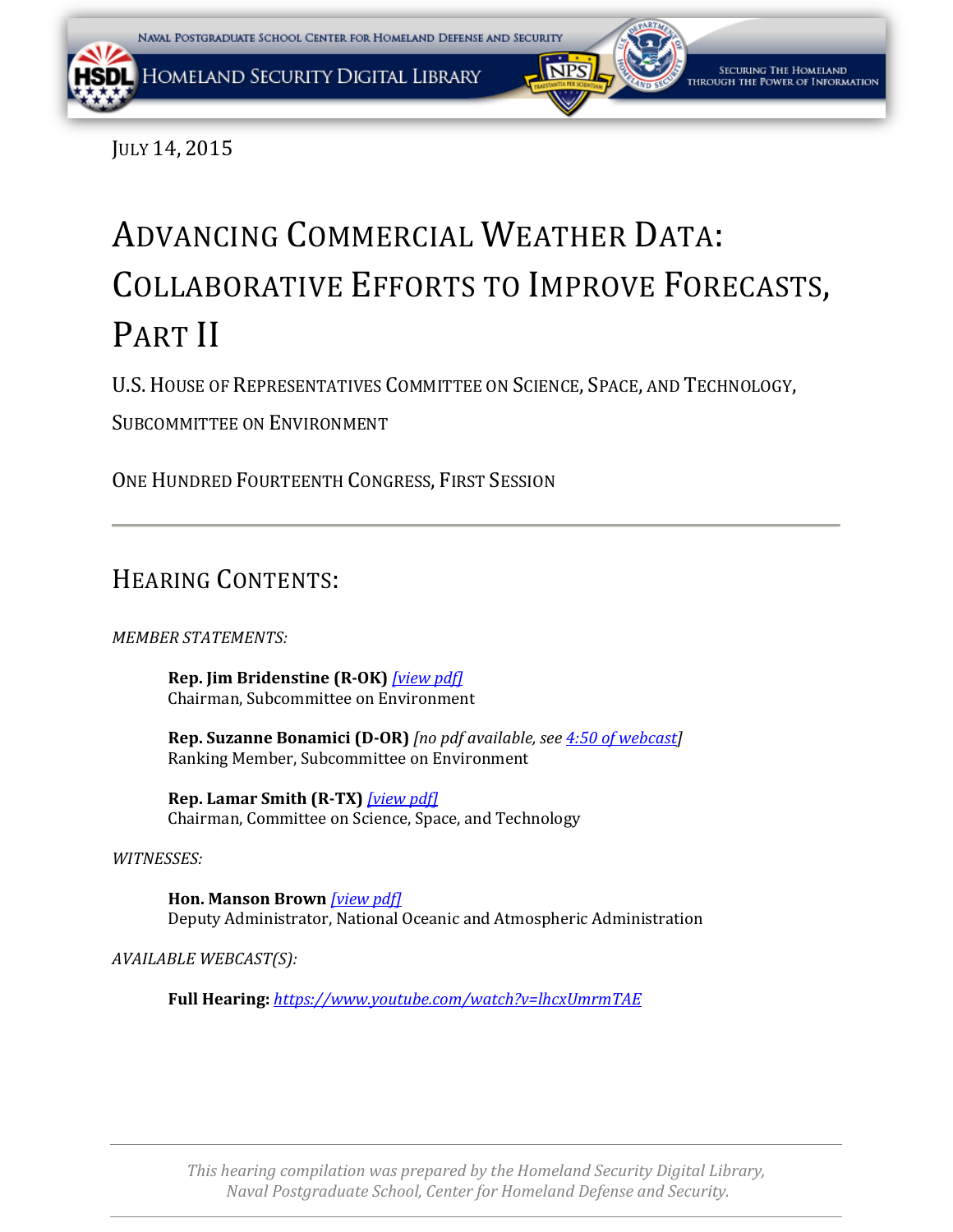#### *COMPILED FROM:*

*[https://science.house.gov/legislation/hearings/subcommittee-environment-hearing](https://science.house.gov/legislation/hearings/subcommittee-environment-hearing-advancing-commercial-weather-data-1)[advancing-commercial-weather-data-1](https://science.house.gov/legislation/hearings/subcommittee-environment-hearing-advancing-commercial-weather-data-1)*

*\* Please note: Any external links included in this compilation were functional at its creation but are not maintained thereafter.*

*This hearing compilation was prepared by the Homeland Security Digital Library, Naval Postgraduate School, Center for Homeland Defense and Security.*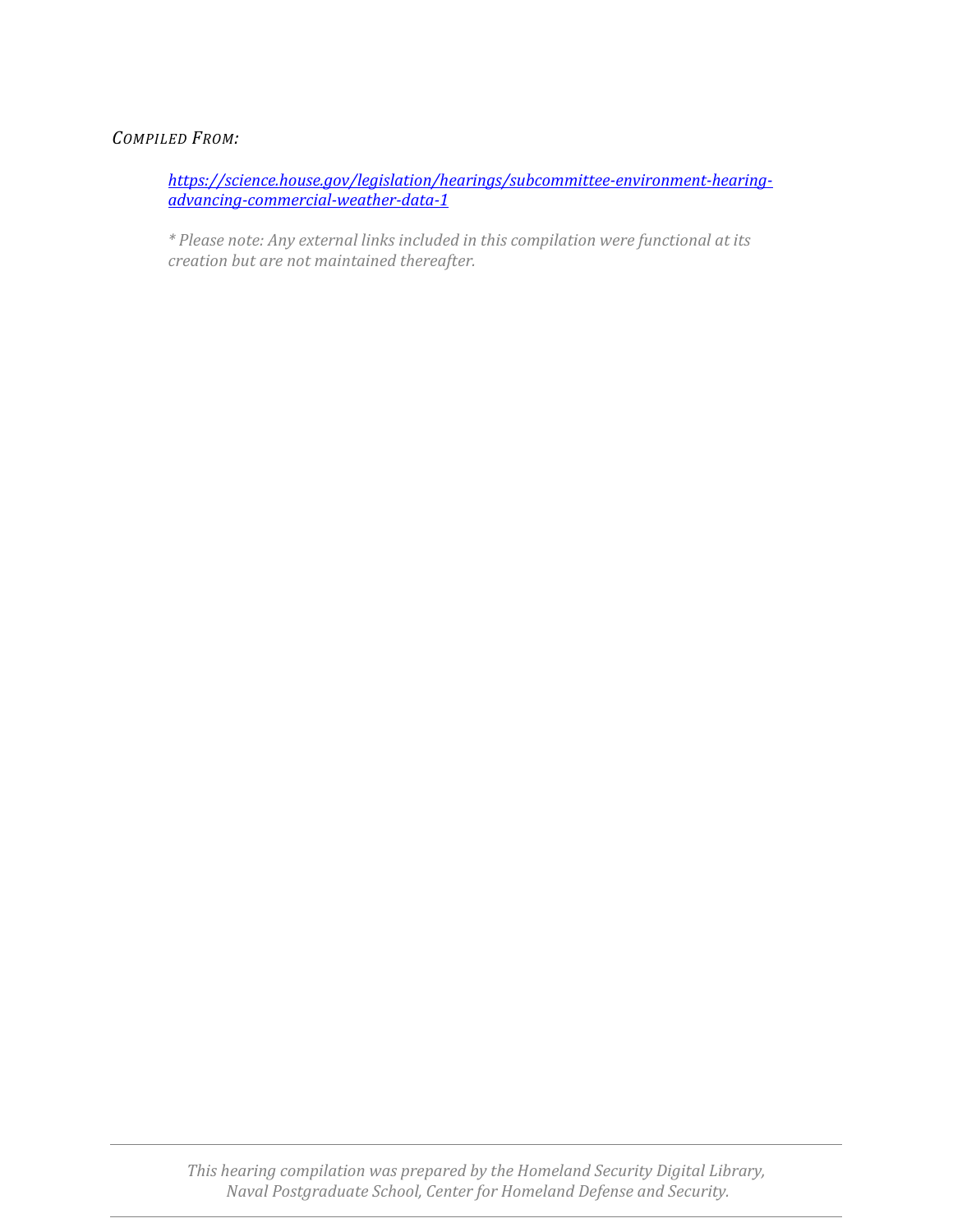<span id="page-2-0"></span>

July 14, 2015 (202) 225-6371

## **Statement of Environment Subcommittee Chairman Jim Bridenstine (R-Okla.)**

*Advancing Commercial Weather Data: Collaborative Efforts to Improve Forecasts, Part II*

**Chairman Bridenstine**: Today we are convening part two of a hearing we held in May on how the National Oceanic and Atmospheric Administration, NOAA, uses weather data to enhance their forecasting capability, how and where they get that necessary data, and how these processes can be improved.

We have continually heard the word "robust" from multiple stakeholders when discussing the needs of our Nation's satellite infrastructure, and I agree. But after hearing these perspectives, particularly from our hearing with NOAA in February, I believe the correct word for our current satellite architecture is "fragile."

A gap in satellite data availability remains a very real threat. NOAA is taking the proper steps to mitigate this, but we still may be faced with an unprecedented gap in crucial weather data. We know that JPSS-1 has experienced delays and cost overruns, and we are now being told it is possible GOES-R will experience a slip from its planned March 2016 launch date.

This underscores the need to augment our space-based observing systems by incorporating alternative modes of data collection. For instance, a competitive, commercial market for weather data could drive innovation, reduce costs and increase the quantity and quality of data.

Through this Subcommittee's oversight, we learned that NOAA does in fact already purchase weather data from commercial entities, including lightning data, aircraft observations and synthetic aperture imagery for ice detection. Why not space-based weather data as well?

I have been encouraged by the forward-looking view of Stephen Volz, the head of NOAA NESDIS. He indicated that NOAA would be open to buying data from companies prepared to sell space-based weather data such as radio occultation and hyperspectral soundings. It was through our dialogue that we developed a concept for a pilot project to competitively select at least one provider of space-based data to test it against NOAA's proprietary data. With this pilot project, NOAA will be able to determine if the purchased data can be viably used in our numerical weather models.

This pilot program was included in H.R. 1561, the Lucas-Bridenstine Weather Research and Forecasting Innovation Act of 2015, which passed the House of Representatives unanimously. I am grateful to the Environment Subcommittee Ranking Member, the gentlelady from Oregon Ms. Bonamici, for her bipartisan efforts. I am also now encouraged by the Senate's interest in weather legislation and look forward to incorporating their ideas into our bill.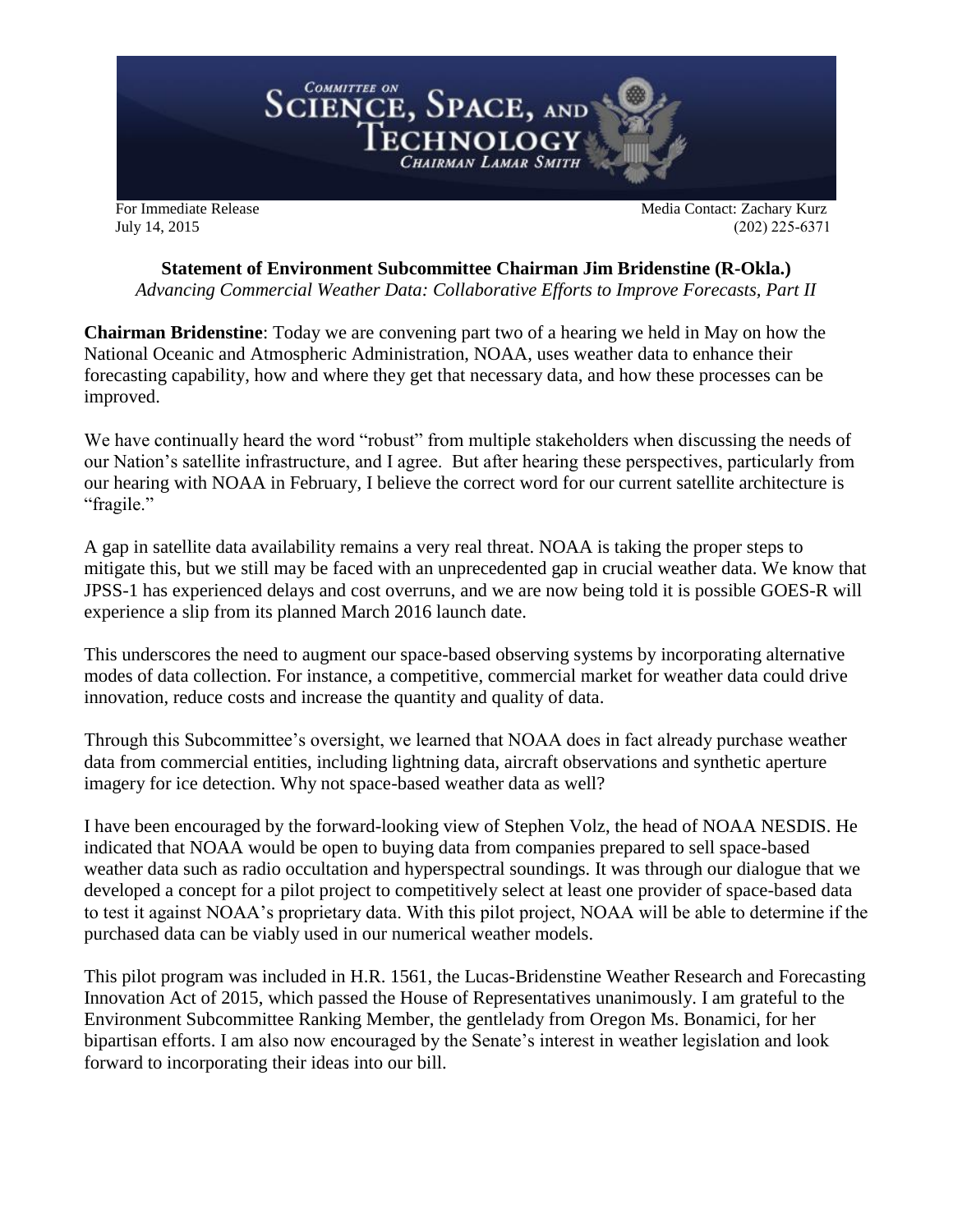I am pleased to have NOAA here today to continue the discussion of weather data and how a system that integrates multiple data sources will look in the future as NOAA evolves with the weather enterprise. I hope we can have a productive conversation today to help inform Congress on the policies and laws in place that guide our data sharing practices. It is my understanding that NOAA adheres to the principles of World Meteorological Organization's Resolution 40, which states that environmental weather data is publically shared internationally.

While I agree with the intention of this policy, it could also have negative effects on the very people NOAA is trying to help. It could prevent markets from forming, thwart innovation, reduce the quantity of data available, perpetuate the existing government monopoly and cause costs to balloon. In short, this policy could work against our ability to predict timely and accurate weather events. If our policy requires a product to be given away free of charge, only the government will produce the product. In May, we learned that there are a few situations where NOAA applies a slightly different policy with success. NOAA contracts with some private entities and the nature of those contracts prohibits NOAA from giving the data away for free.

Further, we learned that not everybody around the world follows this policy. For instance, the European Centre for Medium-Range Weather Forecasts does not make their model outputs available for free. Instead, nongovernment entities must purchase their forecasts. This is not the case in the rest of the world, where NOAA's forecasts are available to all without charge.

That leads me to believe that our international obligations are much more nuanced than the current interpretation. It seems that there may be room for NOAA's data policy to be set on a case-by-case basis rather than through a blanket policy.

I look forward to today's hearing and a meaningful discussion with today's witness. I yield back and recognize the Ranking Member, Ms. Bonamici.

###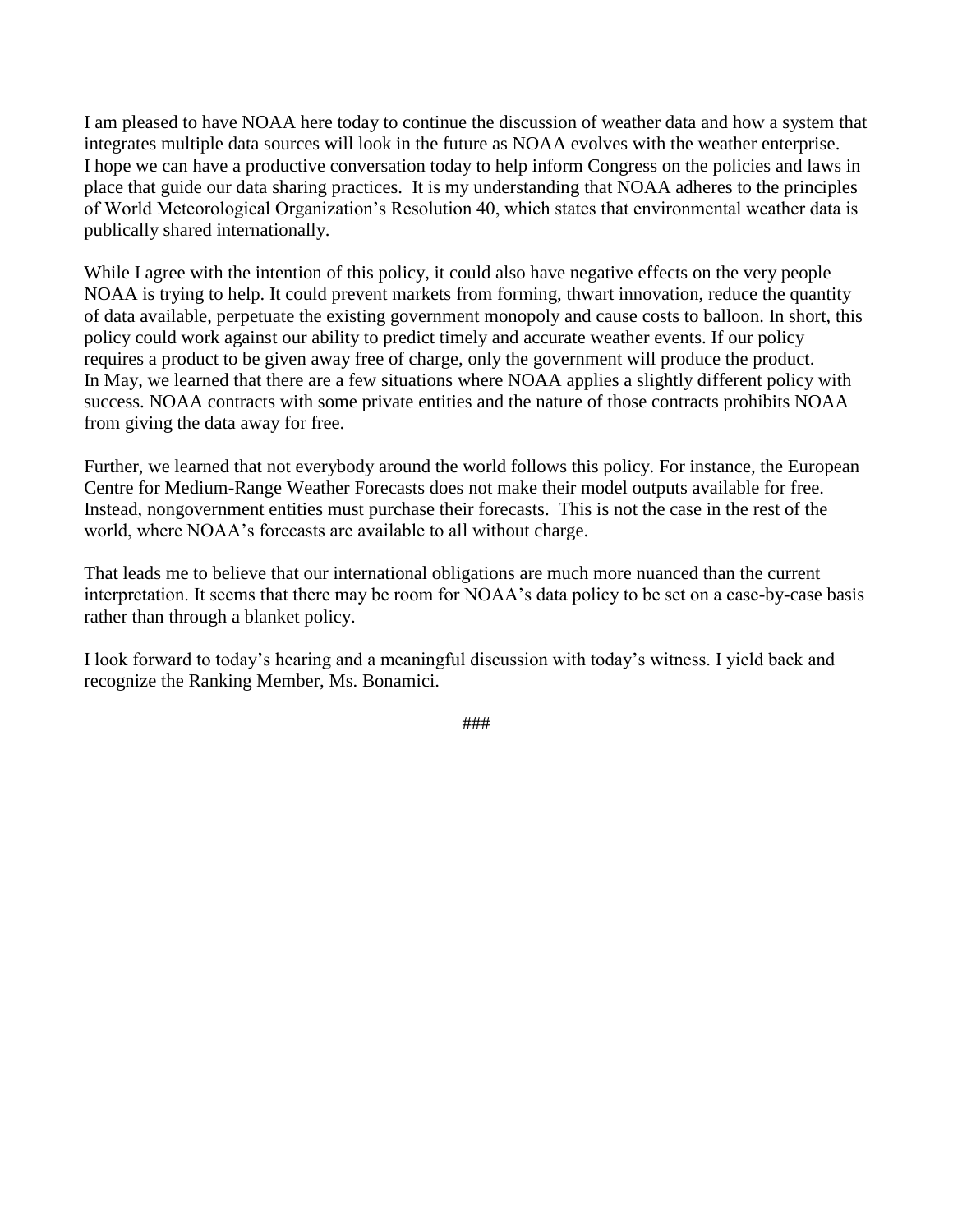<span id="page-4-0"></span>

July 14, 2015 (202) 225-6371

#### **Statement of Chairman Lamar Smith (R-Texas)**

*Advancing Commercial Weather Data: Collaborative Efforts to Improve Forecasts, Part II*

**Chairman Smith**: Good Morning and I thank our witness for being here today to discuss a crucial issue that is important to all of us and also to my constituents. Severe weather routinely affects large portions of the United States. This year we already have seen the devastating effects of tornados across our country, especially in Texas and Oklahoma. My home state of Texas also has seen record breaking flooding that caused widespread damage and loss of life in my district.

These events are stark reminders that we depend heavily on the accuracy and timeliness of our weather forecasts. Unfortunately, our expertise has slipped in severe weather forecasting. Also of concern is that the large satellite programs we rely on for our forecast data are at risk of not meeting crucial schedule commitments.

Delayed satellite launches would dramatically reduce our ability to predict weather and issue accurate and timely forecasts. We must do everything we can to save lives and protect property from severe weather events.

This past May, the House of Representatives passed a bill that I co-sponsored, H.R. 1561, "The Weather Research and Forecasting Innovation Act of 2015." This bill greatly improves our severe weather forecasting capabilities. I thank the gentleman from Oklahoma, Mr. Bridenstine, for his involvement with this bill, and Ranking Member Bonamici for co-sponsoring this legislation.

This bill prioritizes weather research at the National Oceanic and Atmospheric Administration's (NOAA's) research agency. It prompts NOAA to actively acquire new commercial data and seek private sector weather solutions through a commercial weather data pilot project. It also increases forecast warning lead times for tornadoes and hurricanes. And it creates a joint technology transfer fund in NOAA's Office of Oceanic and Atmospheric Research to help put technologies developed through NOAA's weather research into operation.

In this year's Commerce, Justice, and Science Appropriations bill, the House also approved my amendment to fully fund these crucial weather-related research activities at NOAA. The enhanced prediction of severe weather events is of great importance in protecting the public from injury and loss of property.

It is something that Texans, and people in any community recently affected by severe weather, can appreciate. It is time for us to bring our weather forecasting systems into the 21st century. I look forward to our discussion today about how we can continue to support and enhance our weather prediction capabilities.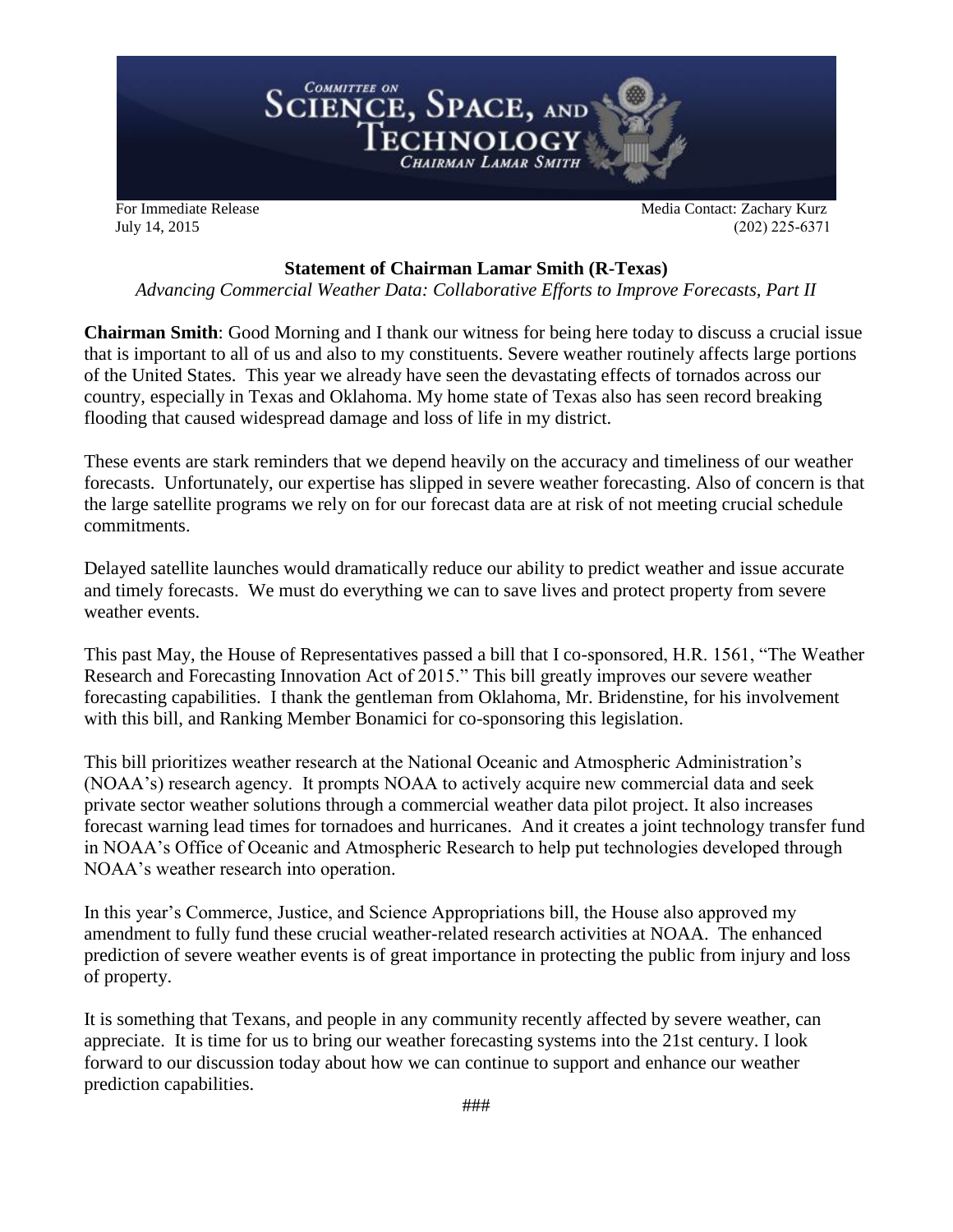## <span id="page-5-0"></span>**WRITTEN STATEMENT BY MANSON K. BROWN ASSISTANT SECRETARY OF COMMERCE FOR ENVIRONMENTAL OBSERVATION AND PREDICTION NATIONAL OCEANIC AND ATMOSPHERIC ADMINISTRATION U.S. DEPARTMENT OF COMMERCE**

## **HEARING TITLED COMMERCIAL WEATHER DATA: COLLABORATIVE EFFORTS TO IMPROVE FORECASTS, PART 2**

## **BEFORE THE SUBCOMMITTEE ON ENVIRONMENT COMMITTEE ON SCIENCE, SPACE, AND TECHNOLOGY U.S. HOUSE OF REPRESENTATIVES**

#### **July 14, 2015**

Chairman Bridenstine, Ranking Member Bonamici, and Members of the Subcommittee, I am Vice Admiral Manson Brown, Assistant Secretary of Commerce for Environmental Observation and Prediction and Deputy Administrator for the National Oceanic and Atmospheric Administration (NOAA). Thank you for the opportunity to testify before you today on this important topic.

#### **The Societal Challenge**

Few environmental phenomena affect our economy, ecosystems, and livelihoods more than weather and climate. Severe weather and climatic extremes pose risks to human health, safety, and property. Understanding and responding to weather, both routine and extreme, influences the patterns of everyday lifer:

Every morning, we seek weather updates to give us an idea of the conditions at the city block or neighborhood level, either on our favorite television or radio station, on the internet, or with a simple click of our thumbs on our smartphone Apps.

Citizens and businesses in the Midwest and southern states prepare for and respond to the spring severe weather season. Some wonder - why can't we have one hour advance warning of a tornado versus 15 minutes?

Residents across the U.S. Gulf and Atlantic coasts, and the Caribbean spend the summer with one eye on their activities and the other on the latest tropical weather development off the west coast of Africa.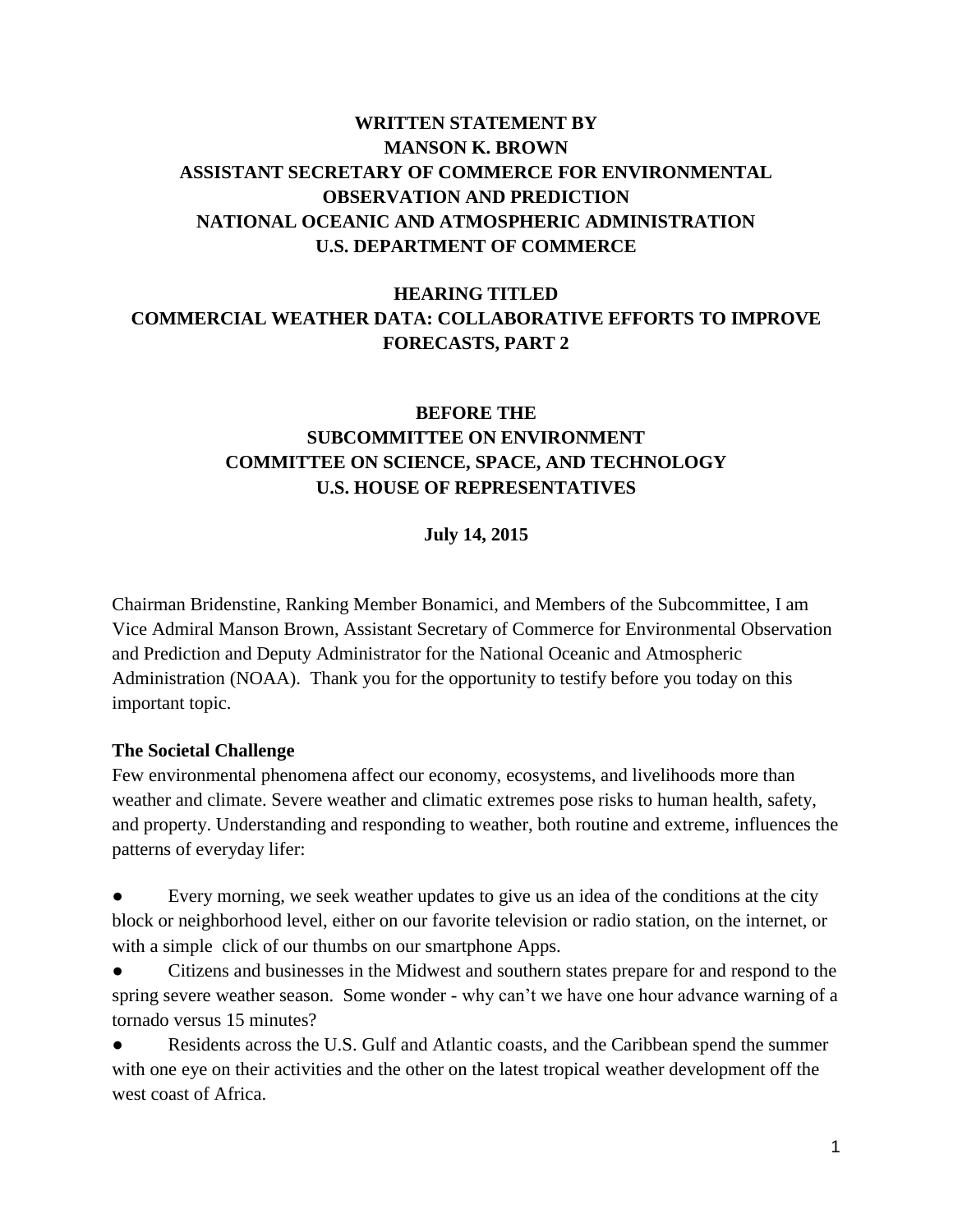Millions of residents on the West Coast and Southwest who are living in a perpetual state of severe drought, increasingly demand to know when the crippling drought might break.

U.S. businesses investing here in the U.S. and overseas want to know if their capital is being placed at unnecessary risk from weather events

Our military relies on accurate and timeline weather information for situational awareness to achieve mission success and to protect the lives of our service men and women when defending U.S. national security at home and overseas.

The weather-related needs and expectations of Americans worldwide are of central concern to NOAA's operational and research scientists. The challenge to deliver these products and services that we constantly strive to improve is dependent on four major capabilities:

- Quality, quantity, relevance, and timeliness of data (satellite and *in situ*)
- Computing capacity (operational and research)
- Data assimilation and numerical model prediction
- Forecaster knowledge, skill, and ability

This testimony will focus on two key points that need to be considered carefully as potential commercial supplier models are evaluated: the value of the U.S. "free & open" data policy and current global data sharing arrangements, and the need for pre-purchase demonstration of data quality, sufficiency and reliability.

## **World Meteorological Organization (WMO) Resolution 40 and Data to Support the National Weather Enterprise**

NOAA's role of providing the Nation's weather forecasts through the National Weather Service (NWS) has developed through 100 years of performing this service. Over the years, our ability to deliver the weather forecast has evolved to meet the growing need for more local and precise forecasts. Our weather research, aided by data from radars, aircraft, radiosondes, oceanic buoys, and satellites and modeled on our high performance computers, has shown us the complex links in the ocean-atmospheric interaction and the atmospheric "rivers" that drive our one to seven day weather forecast. One only needs to look at the El Niño Southern Oscillation (ENSO) phenomenon and its known impacts on the water cycle and hurricane behavior to understand the need for large scale and global datasets to inform our decision-making.

Long before WMO resolution 40, the notion that free and open access to data across international borders was important to economic and commercial development. Radiosondes were launched worldwide in the 1940s and 1950s to improve global weather prediction. They are still critical sources of data today. The WMO, the first organization within the newly formed United Nations, ensured free and open access to the data worldwide. These data were critical to building global commercial airline routes and dramatically expanding the commercial airline business.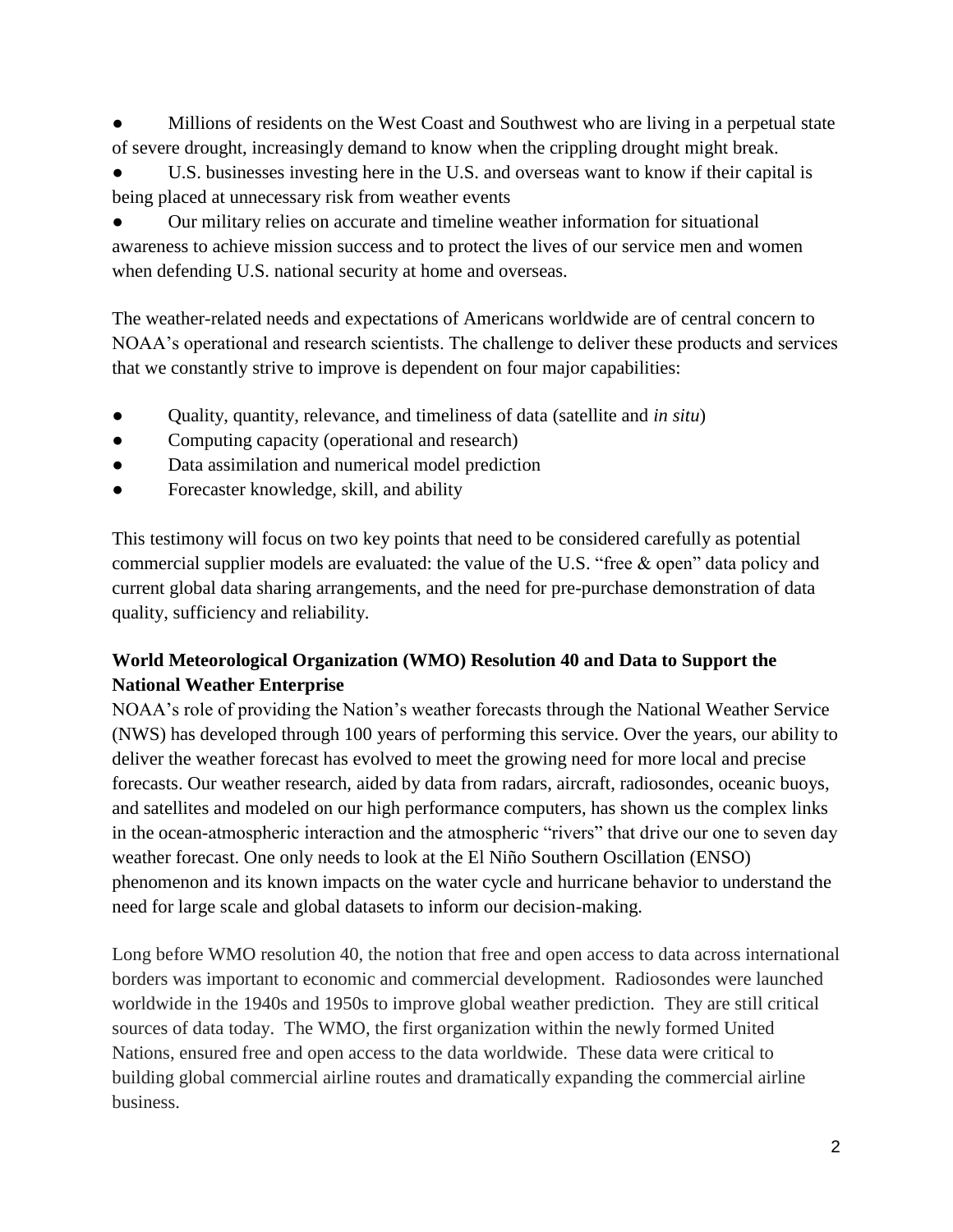The free and open sharing of radiosonde data through continued throughout the Cold War as the United Stated and the Soviet Union continued to make their observational data available to one another. Radiosonde data sharing occurred from Cuba even during the Cuban Missile Crisis. WMO resolution 40 was developed in the spirit of free and open access, improving the global economy through the commercial sector's use of the data, which they could not afford on their own.

Weather patterns over Asia and the Pacific form the basis of the weather for much of Alaska and the West Coast of the United States; similarly, Europe monitors the weather over the United States since our weather will be theirs within 5 days. Simultaneously, Asia watches the European weather as a precursor of what is coming, and the circle closes with the United States monitoring Asia's weather trends. Additionally, weather off the west coast of Africa could potentially spawn hurricanes in the Atlantic basin. All of these data are vital to U.S. global security and commercial interests, both within our borders and for our citizens and companies abroad.

Our ability to monitor these global weather and environmental phenomena that affect the United States is based on our ability to access data when we need it, in a format that we can use, and with the necessary assurances that we can trust it for input into our numerical weather prediction models. These data come from a variety of sources including other nations' weather stations, surface weather radars, ocean buoys, and government and commercial satellites. These data are transmitted in near-real-time to the United States for use in our short-term weather forecasting and as input to our longer-term numerical weather prediction models. The more data we receive, the better our predictions become. These data are a prime example of data that is covered by WMO Resolution 40 and the direct benefits to the U.S. taxpayer from this type of exchange. That is why the free and open exchange of data globally has been the U.S. position in many bilateral and multilateral fora.

There has been a lot of discussion about the role WMO Resolution 40 plays in NOAA's views toward commercial weather data. WMO Resolution 40 does not apply only to NOAA; it applies to the United States as a whole, and supports our U.S. data policy and principles.

While there is space to apply national data policies and principles, when interpreting what is allowable or required under WMO Resolution 40, not open to interpretation or debate are the data sets we are obligated to share under Annex 1. WMO Resolution 40 stipulates that Member countries shall provide, on a free and unrestricted basis, essential data and products which are necessary for the provision of services in support of protection of life and property and the wellbeing of all nations, particularly those basic data and products, as, at a minimum, described in Annex 1. Annex 1 has eight subsections that detail the types of data deemed essential and that must be free and unrestricted. Subsection eight specifically addresses satellite data and products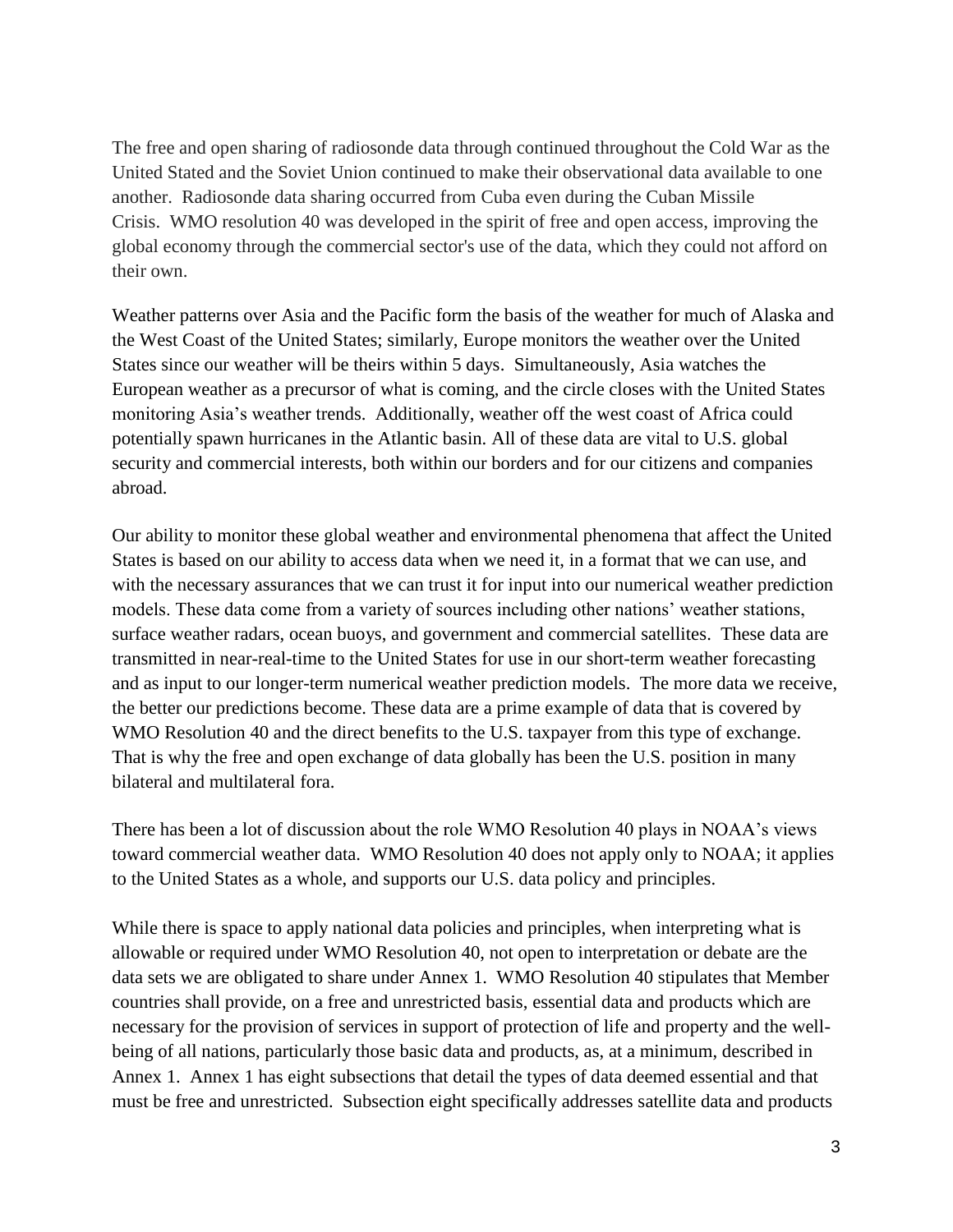and calls for "those data and products from operational meteorological satellites that are agreed between WMO and satellite operators. (These should include data and products necessary for operations regarding severe weather warnings and tropical cyclone warnings)." Data not covered in Annex 1 is considered additional data and each country determines the data rights and access terms associated with additional data sets. This "additional data" categorization affords the National Weather Service the ability to enter into a licensing agreement for lightning data. This distinction is important because it may be assumed that the United States has flexibility to choose which data sets to restrict and which ones to not restrict, and that is not the case.

Although WMO Resolution 40 has not been changed, it is reviewed before each WMO Congress, which meets every four years. During one of the reviews, it was determined that Resolution 40 did not effectively address hydrological data and resulted in WMO Congress passing WMO Resolution 25, Exchange of Hydrological Data and Products.

Further, WMO Resolutions 40 and 25 do not solely drive the U.S. data principles and policies, but rather reinforce and support our belief that government data, sourced with tax payer dollars, is a public good and has more benefit to the overall weather enterprise when it is unrestricted. This applies internationally too. As we exchange more data from around the globe, our models, products and ultimately the forecasts out of the National Weather Service's local forecast offices improve. There is reciprocity in the global sharing of WMO Resolution 40 essential data. On a whole, the rate of exchange is nearly 3 to 1, in that NOAA's receives three times more meteorological data than it provides to the international community. There are also benefits domestically as certain sectors of the private weather industry in the United States benefit from our data policies. Companies are able to obtain our data and products, add value or innovate off these data to provide additional services to the public and/or key sectors of the U.S. economy, such as the transportation, agricultural, and energy sectors. With international commerce and business interests abroad, U.S. civilians and businesses use weather and environmental information on all continents. Similarly, for our national defense, NOAA provides access to its data and information products and services to all Department of Defense services and the U.S. Coast Guard as they implement their global missions.

There is also global exchange of numerical weather prediction model output. The popular press falsely pits the "European" and the "U.S." models against each other. Although exchange of model output is not governed by WMO Resolution 40, it is crucial to maintaining and enhancing our forecasting capabilities. Research and operations have demonstrated that model ensembles a combination of different model runs - increase forecast accuracy and reliability. The sharing of model outputs provides a much larger set of ensembles, leading to better overall forecasts, especially for extreme events.

NOAA's ability to monitor global weather and environmental trends hinges on access to relevant, high-quality, and timely data.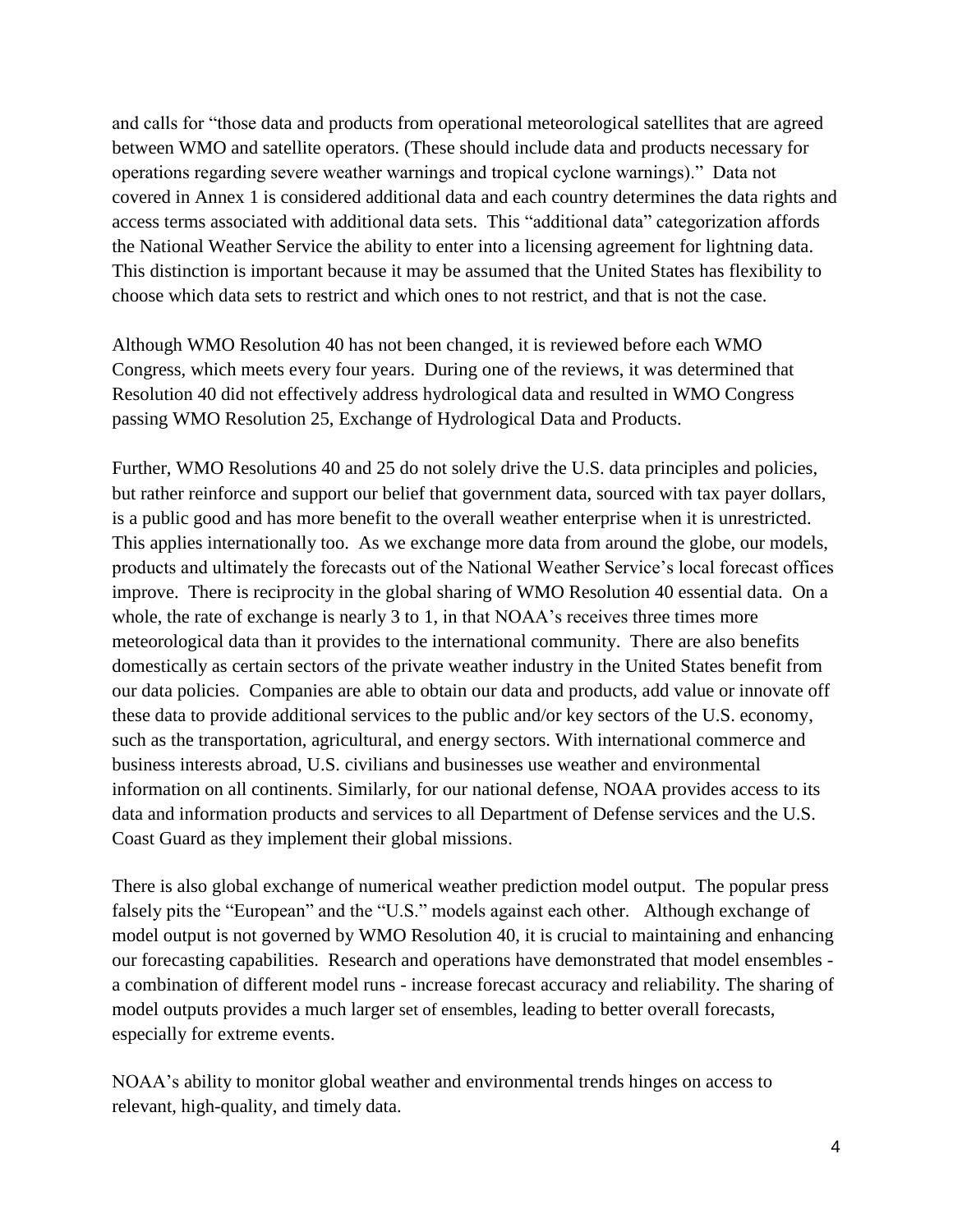#### **NOAA as the Environmental Intelligence Agency**

With all these streams of data and model outputs, where does NOAA fit into the picture?

NOAA is America's Environmental Intelligence agency. This means we provide timely, actionable, reliable, science-based information and products that citizens, communities, and businesses need to stay safe and operate efficiently. The cornerstone of this work is perhaps NOAA's most distinctive role among all Federal agencies, and that is the capability for practical weather prediction. As discussed above, NOAA's ability to deliver Environmental Intelligence starts with keeping the pulse of the planet, especially the atmosphere and the ocean, and this is the central capability where space-based assets come into play.

Environmental Intelligence provides us with life-saving situational awareness, and equally powerful insight and perspective about the conditions of the environment around us. Environmental Intelligence provides us with foresight, the ability to look ahead, anticipate future conditions, and assess alternative courses of action we might take to make our society more resilient and better prepared.

Finally, Environmental Intelligence provides citizens pressing their smartphone apps, or listening for weather updates on their favorite television or radio station, the appropriate information in the right context for them to make intelligent decisions about their daily lives, including protection from extreme weather. Americans do not care if the information came from a U.S. or international government or commercial satellite, or whether the model output was U.S. or European. They simply expect that NOAA will perform the necessary analyses and provide them with actionable information for their use.

#### **Looming Challenges**

Earth is warming and this will lead to more extreme weather and water events, and more intense extremes. The planet's population continues to grow. By 2040, today's 7 billion Earth inhabitants will become 9 billion – an increase of 28 percent. Because of population growth, increased standards of living, and economic development, resource margins will be stretched even thinner, putting greater strain on water, food, energy, and ecosystems. The water-foodenergy nexus, which includes the interplay with and impact on the world's natural ecosystems, is already critical and will become more so in 2040. All of these factors lead to greater societal vulnerability in the locations where humans increasingly concentrate, be it larger U.S. towns and cities in the South Central "Tornado Alley," in arid locations that rely on water sources hundreds of miles away, along major rivers that flood with increased frequency, or within 50 miles of the coast (where over 80 percent of our population now lives).

As NOAA provides the Environmental Intelligence needed to navigate ever changing weather patterns, we must also plan for the weather support that will be needed in the future. These data,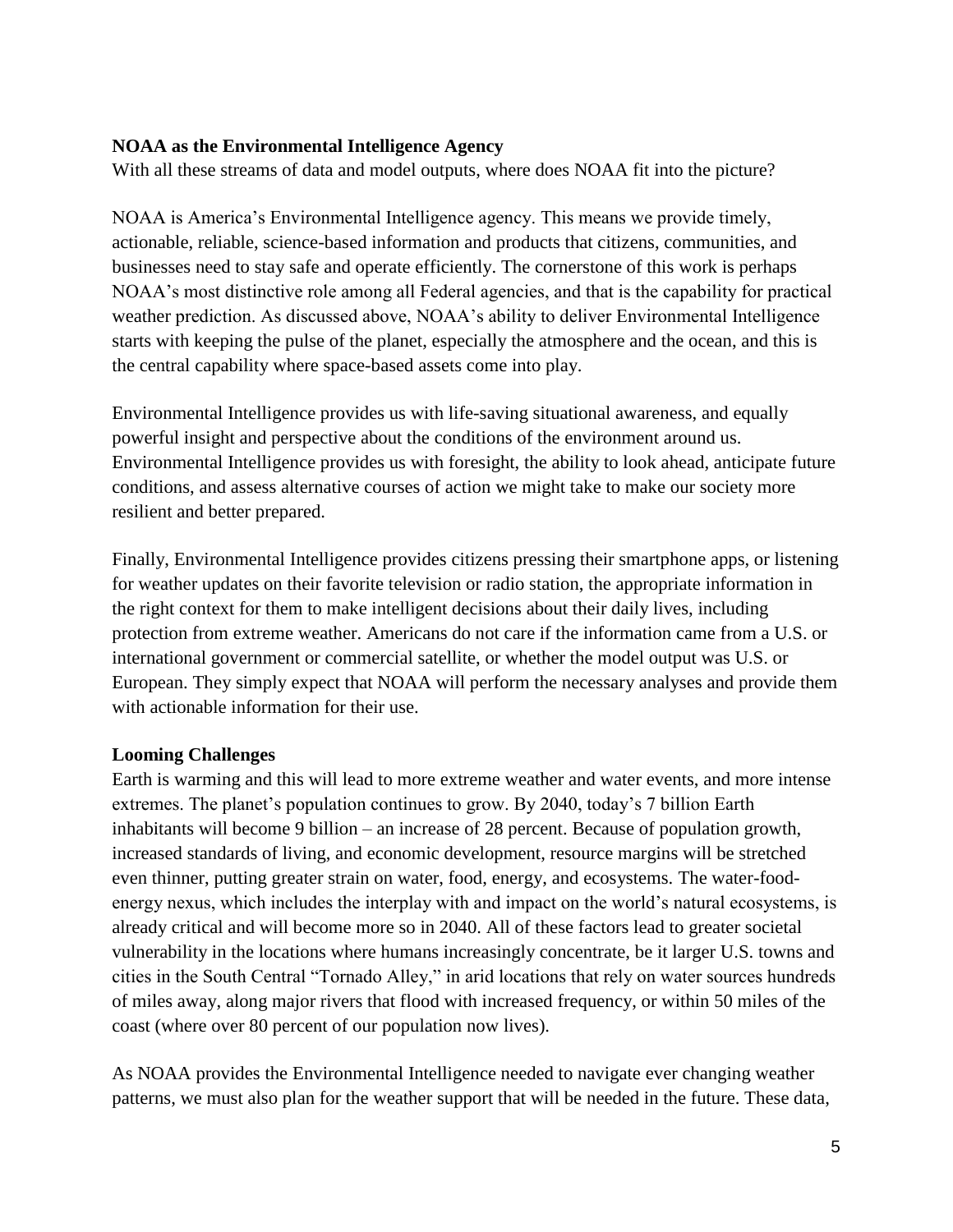which are regulated in over 20 different statues, policies and regulations, $<sup>1</sup>$  are critical for federal,</sup> state, local, and tribal planners as they assess the best ways to build resiliency at the societal and community levels today and well into the future.

As NOAA works with its federal, state, local, and tribal customers and users to prepare for the future, protecting and enhancing access to data is foundational.

## **The Changing Paradigm**

 $\overline{a}$ 

An accurate forecast three or more days in advance can be made only when the entire globe has been measured by both satellites and *in situ* sensors. Since no single entity - no government, no university, no private company, no entrepreneur or scientist - has the wherewithal to do this on their own, a global system of systems that seeks to maximize free and open sharing of data has developed. This highly successful model dates back to the earliest, pre-satellite days of weather forecasting. Today, there are many other sources of data.

In the 1960s when the first NOAA and Department of Defense operational weather satellites were launched, the government was the only entity with the resources and know-how to build these machines. Today, the U.S. Government is no longer the sole provider of Earth Observation satellite data. NOAA relies on other national space and meteorological agencies to supplement our data needs. Simultaneously, international space agencies have developed competence in development of Earth Observation missions that have proved extremely useful to support U.S. data needs. The satellite data we get from other governments improves the amount and accuracy of our satellite data by about 2X at their expense – a tremendous value made possible by our free-and-open stance and WMO commitments. Based on our assessments, no commercial entity, either domestic or foreign, can replace U.S. or foreign government satellite systems.

Over the years, the aerospace industry has evolved and grown. The 2010 National Space Policy supports a strong aerospace sector. NOAA depends on a strong private aerospace sector to develop its satellites. Over 80 percent of NOAA's appropriations for satellite services goes to the U.S. aerospace industry to help us build, launch, and operate these satellites. NOAA also purchases regional data from commercial companies that improve the reliability of our U.S. forecasts (e.g. Mesonet, lightning data).

In recent years, emerging elements of the aerospace industry have begun to invest private capital to build, launch, and operate satellites with the intent of selling data to private sector users and to the U.S. Government, and to NOAA in particular to support its weather mission.

<sup>&</sup>lt;sup>1</sup> A comprehensive list of all laws, statutes, policies, and NWS directives guiding NOAA's use of weather related data is available in Appendix I.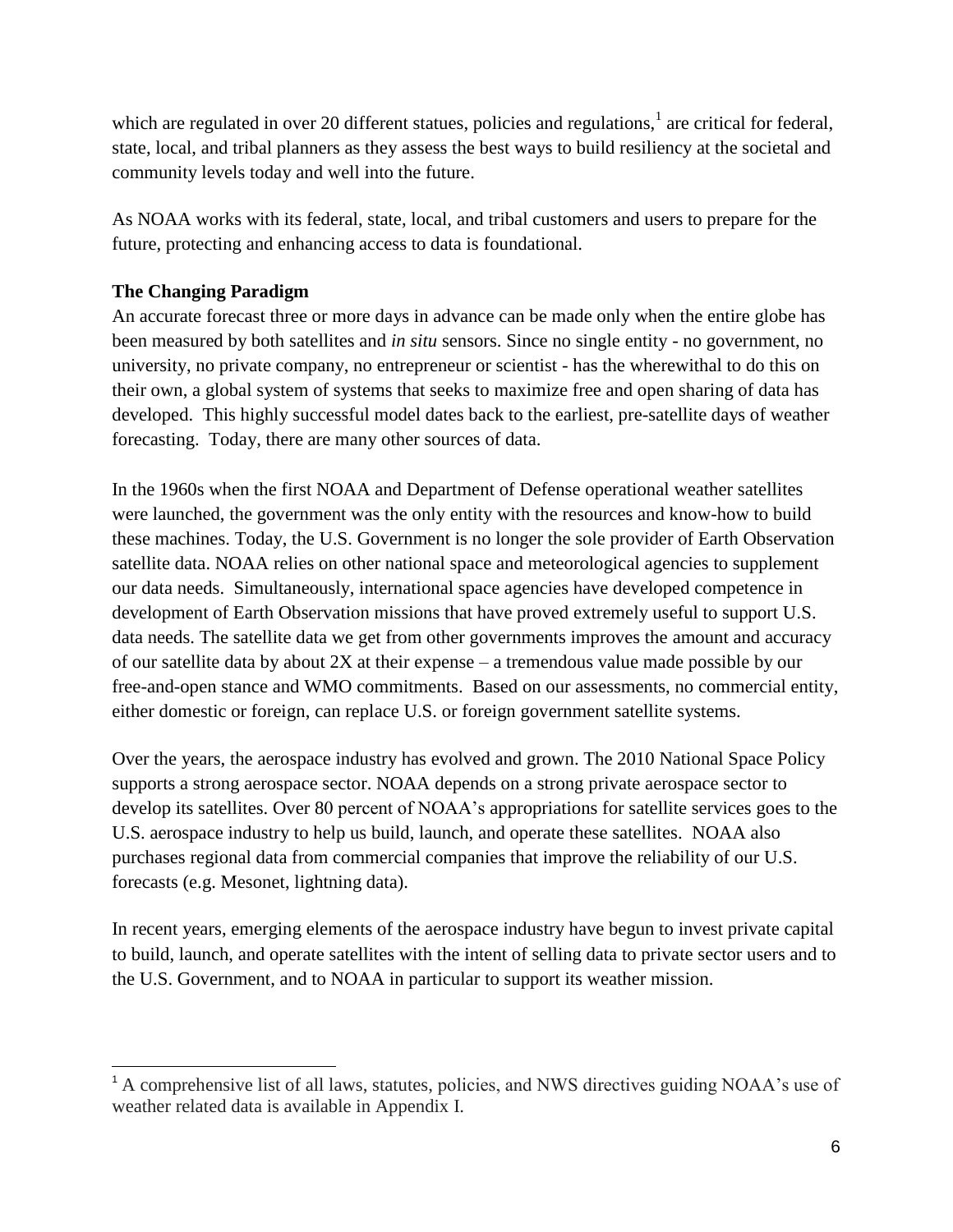NOAA welcomes this new role from the aerospace sector. In fact, NOAA spends at least \$20 million in appropriated dollars annually to purchase commercially-provided satellite, lightning, airborne, and *in situ* data. NOAA anticipates purchasing more data over the coming years as the aerospace industry matures and develops new and additional data streams, and as NOAA has a chance to evaluate how these commercial sources of data can meet its operational requirements.

Before incorporating any data set, public or commercial, into our models, we must ensure that data is accurate, reliable, and can be validated. Though meeting data quality specifications cannot be our sole criterion: its impact on the highly valuable international data sharing regime must also be taken into account.

In this arrangement, the foundational environmental measurements are made available freely/without restriction to governments to use for the protection of life and property; to innovators or researchers with clever new products, and to entrepreneurs with promising new business models. Much of the economic value of the data comes from derived products generated by the private sector - analytical and tailored services - rather than from fees for the data.

The full U.S. weather enterprise is vivid proof of the tremendous tangible economic benefits this approach produces for our country. NOAA provides the output of weather models as well as the underlying data to the public that fuels these enterprises. According to the University Corporation for Atmospheric Research, the private sector is estimated to generate billions of dollars of annual revenue, employing thousands of people and providing a rich array of analytical products and tailored services to everyone from commodity traders to TV weathercasters. Examples abound of instances where the commercial weather sector has a role in this national weather enterprise and has monetized that role, from Google and its Earth Engine, to the Climate Corporation, which was sold to Monsanto for \$1 billion, from the Weather Channel sale to NBC, to the sale of ocean data companies including GEBCO (General Bathymetric Chart of the Oceans).

NOAA's view, consistent with the 2010 National Space Policy, is that policies should facilitate the full, open and timely access to government environmental datasets on which the global enterprise and the global good depend. NOAA supports, and uses, private data purchase models in cases where the data improve our U.S. forecasts, and where lack of sharing does not undermine the forecasts of U.S. and other global partners. As noted earlier, data shared by our global partners gives us insight into weather that could be affecting the United States in a few hours, days, or weeks, and powers a vibrant private sector enterprise.

In order for NOAA to continue to provide increasingly relevant products and services to meet its mission, it requires full and open access to observational data - regardless of whether that data is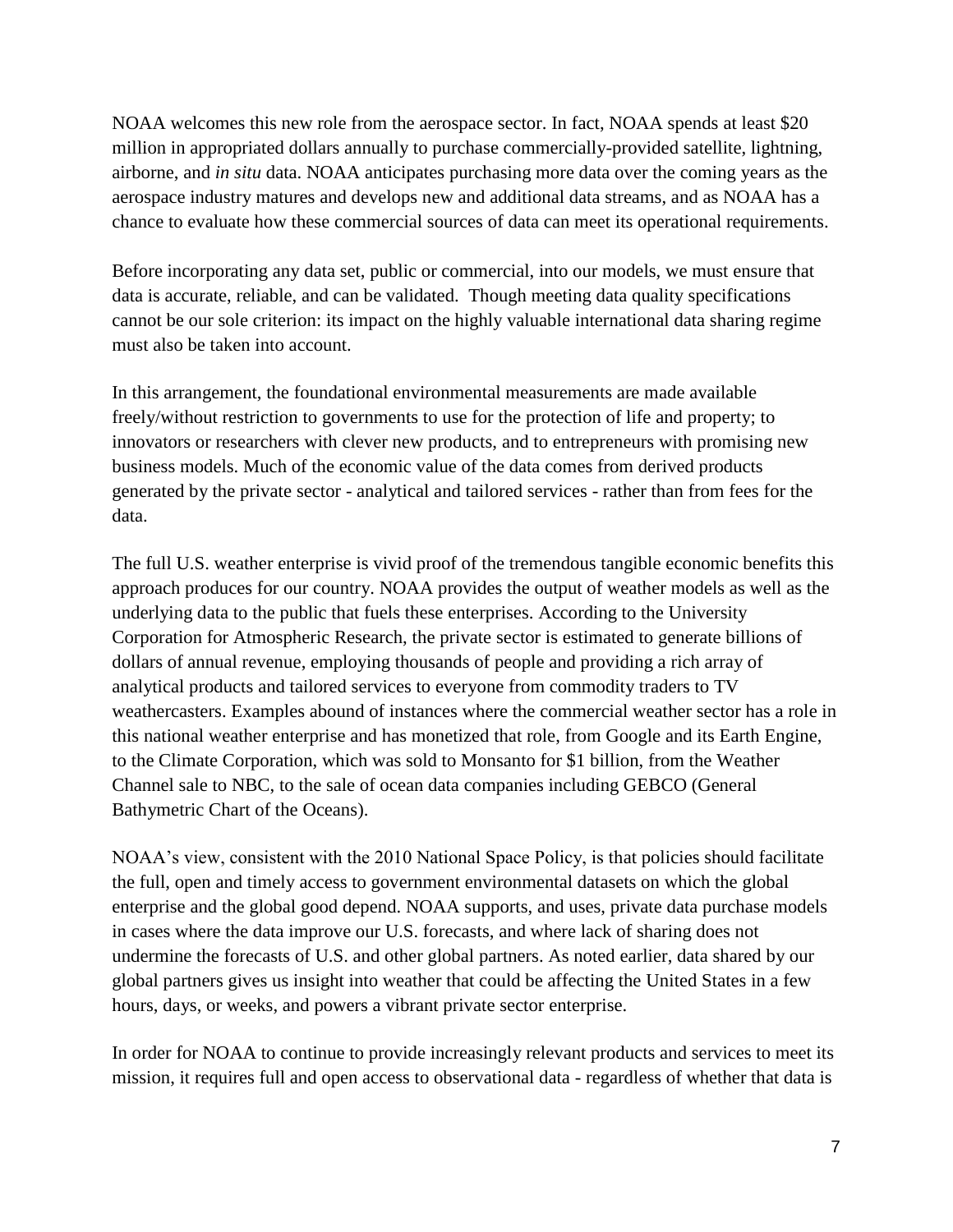commercially-sourced or obtained from government developed systems - for local, regional, and global applications.

#### **Conclusion**

We live in a time when insight and foresight about the state of our planet is factored into individual and collective decisions to an extraordinary degree. These are decisions made at levels from head of household to head of state and have tremendous consequence for lives and livelihoods and the greater global good.

The space age made this possible. Satellites allow us monitor our global commons in near-real time on scales never before imagined. The ability to, in effect, take a snapshot of the planet has catalyzed the radical transformation in observations that we have witnessed over the past three decades.

And yet every day, across the entire globe, we also see evidence of needs for the right information, at the right scales, to reach the right people at the right time, to enable communities to make wiser decisions for their future and the future of the planet. There is much more work to do to develop new space sensors, new system architectures, denser *in situ* sampling, and further Earth system and computational research.

At NOAA, we are excited about the future. We think there is a very strong value proposition for being in the environmental intelligence service and we are eager to tackle these challenges. As the world changes, new business models may emerge. NOAA is changing to meet these challenges. While we also are assessing how the commercial sector may assist us in meeting those challenges, it is essential we obtain high assurances and validations before any policy changes on reliance on the source of data are enacted. We remain committed to keeping the proven U.S. and international data partnerships in place while the commercial sector demonstrates and validates its ability to meet our data requirements. Foremost is ensuring our mission protecting lives and property, securing critical infrastructure, and supporting a growing and thriving economy.

Thank you again for the opportunity to testify before you today. I am happy to answer any questions you may have.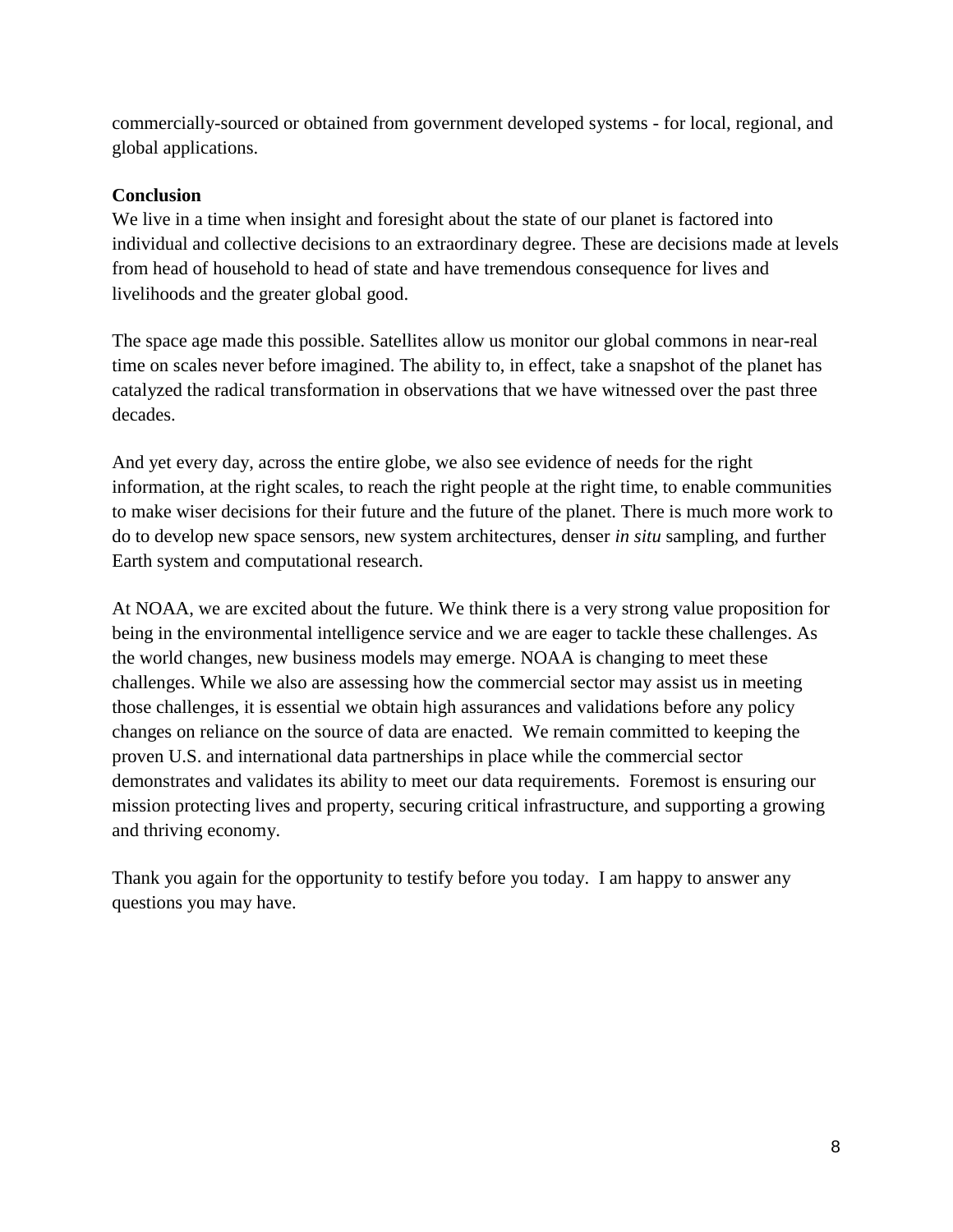**Appendix I: A comprehensive list of all laws, statutes, policies, and NWS directives guiding NOAA's use of weather related data.**

#### **Statutes**

#### **Weather Service Organic Act**, 15 U.S.C. § 313

Sets out the weather and meteorological reporting and forecasting responsibilities assigned to the Secretary of Commerce, including monitoring and recording climatic conditions.

#### **Note to Weather Service Organic Act**, 15 U.S.C. § 313 *note*

Public Law No. 101-595 (1990) - Authorizes NOAA to purchase Atmospheric Wind Data

Public Law No. 99-198 (1985) - Authorizes NOAA to provide agricultural and silvicultural weather services to Federal, state, and private efforts.

#### **Space Weather Authority**, 15 U.S.C. § 1532

Provides authority to: conduct research on all telecommunications sciences, including wave propagation and reception and conditions; prepare and issue predictions of electromagnetic wave propagation conditions and warnings of disturbances; conduct research and analysis in the general field of telecommunications sciences in support of other Federal agencies; investigate nonionizing electromagnetic radiation and its uses; and compile, evaluate, and disseminate general scientific and technical data.

#### **User Fee Authority for the National Environmental Satellite, Data, and Information Service**, 15 U.S.C. § 1534

Provides authority to assess fees, based on fair market value, for access to environmental data and information and products collected and/or archived by NOAA.

#### **National Climate Program Act**, 15 U.S.C. § 2901 *et seq.*

Authorizes a National Climate Program with responsibilities that include data collection, monitoring, analysis, assessment, and dissemination.

#### **Global Change Research Act**, 15 U.S.C. § 2931 *et seq.*

Provides authority for the development and coordination of a comprehensive and integrated United States research program to assist the Nation and the world to understand, assess, predict, and respond to human-induced and natural processes of global change.

#### **Flood Control/River Forecasting Authority**, 33 U.S.C. § 706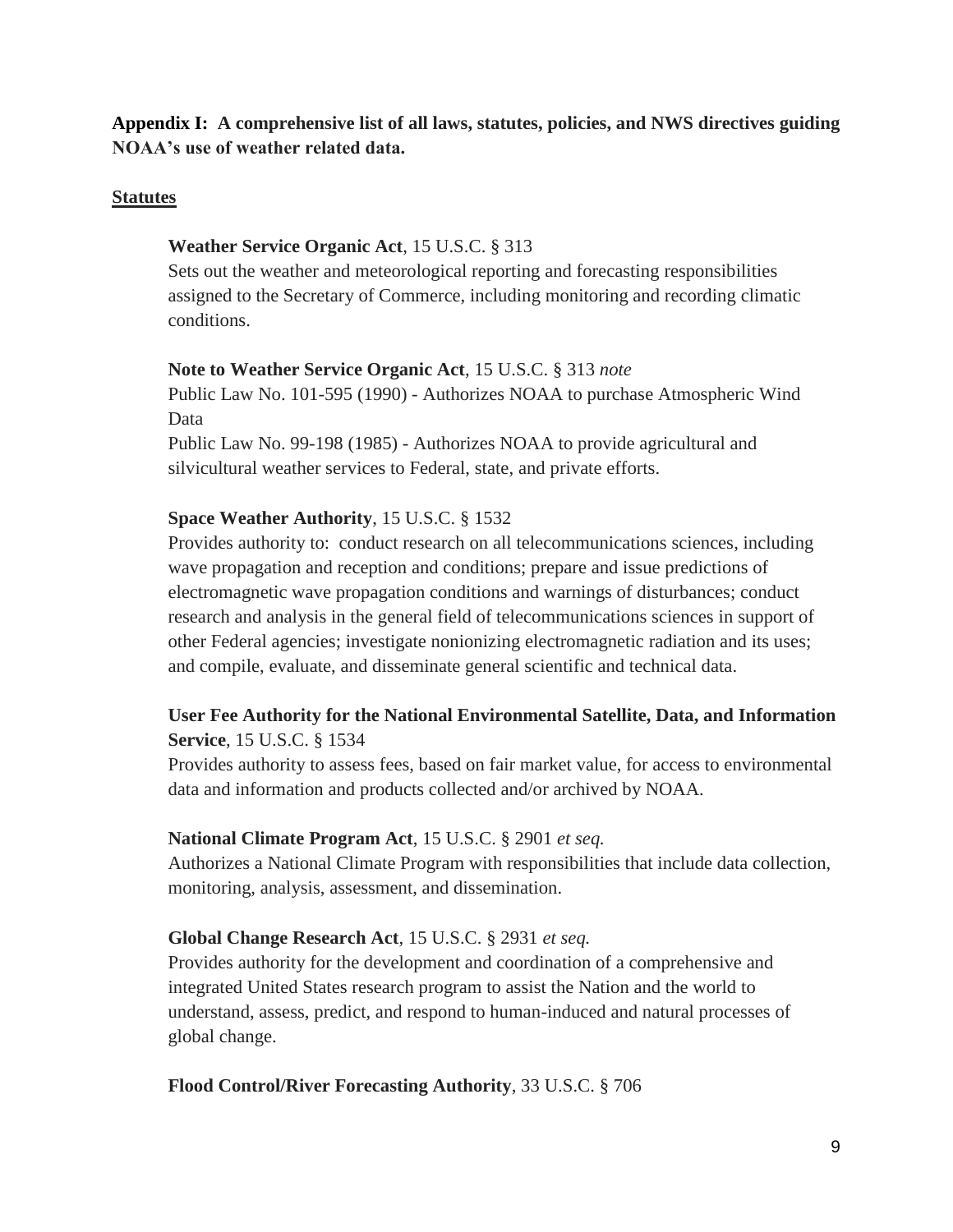Authorizes agency expenditures in support of flood control, rivers and harbors, and related purposes, as well as for the establishment, operations, and maintenance by the NWS of the Hydroclimatic Network of precipitation stations to provide information on precipitation, flood forecasts, and flood warnings.

#### **Tsunami Warning and Education Act**, 33 U.S.C. § 3201 *et seq*.

This Act requires NOAA to operate a Tsunami Forecasting and Warning Program that is charged with providing tsunami detection, forecasting, and adequate warnings.

#### **Meteorological Services to Support Aviation**, 49 U.S.C. § 44720

This Act requires the Secretary of Commerce to provide meteorological services for aviation in coordination with the Federal Aviation Administration.

#### **Regulations**

#### **Modernization of the National Weather Service**, 15 C.F.R. Part 946

#### **Menu of Services,** 15 C.F.R. 946.4

The basic weather services provided by the National Weather Service are: surface observations; upper air observations; radar observations; public forecasts, statements, and warnings; aviation forecasts, statements, and warnings; marine forecasts, statements, and warnings; hydrologic forecasts and warnings; fire weather forecasts and warnings; agricultural forecasts and advisories; NOAA Weather Radio Broadcasts; climatological services; emergency management support; and special products and service programs.

#### **Policies**

**NOAA Policy on Partnerships in the Provision of Environmental Information**[,](http://www.noaa.gov/partnershippolicy/) <http://www.noaa.gov/partnershippolicy/>

**OMB Circular A-130, Management of Federal Information Resources**[,](http://www.nws.noaa.gov/im/omblink.htm) [http://www.nws.noaa.gov/im/omblink.htm.](http://www.nws.noaa.gov/im/omblink.htm) .

**WMO Resolution 40**, **WMO Policy and Practice for the Exchange of Meteorological and Related Data and Products Including Guidelines on Relationships in Commercial Meteorological Activities**

[http://www.wmo.int/pages/about/Resolution40\\_en.html](http://www.wmo.int/pages/about/Resolution40_en.html)